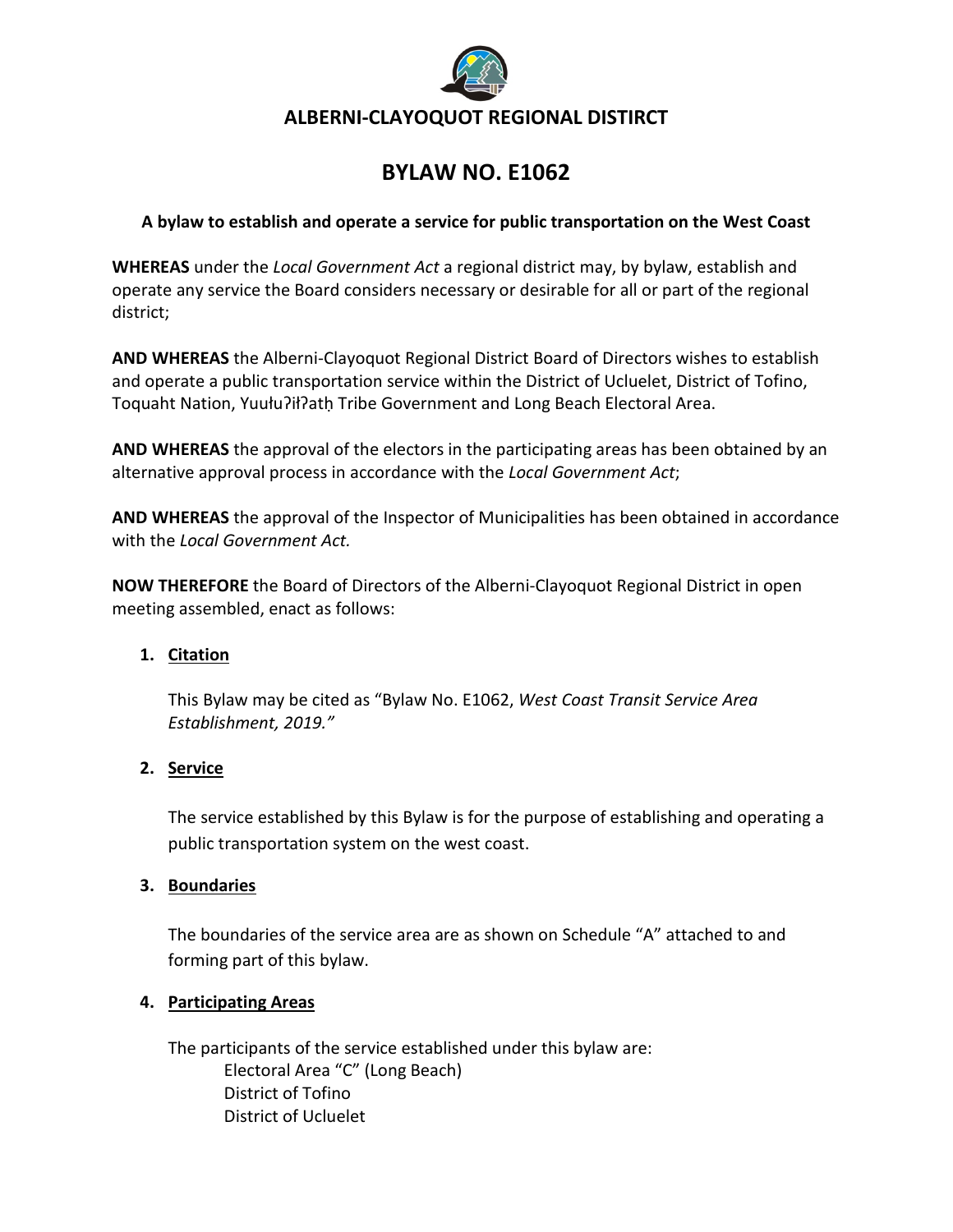Toquaht Nation Yuułuʔiłʔatḥ Tribe Government

## **5. Cost Recovery**

In accordance with section 378 of the *Local Government Act*, the annual cost of providing the service may be recovered by one or more of the following:

- a. Property values taxes imposed in accordance with Division 3 of Part 11 of the *Local Government Act*;
- b. Parcel taxes imposed in accordance with Division 3 of Part 11 of the *Local Government Act*;
- c. Fees and charges imposed under section 397 of the *Local Government Act*;
- d. Revenues raised by other means authorized under the *Local Government Act* or another act;
- e. Revenues received by way of agreement, enterprises, gift, grant or otherwise.

## **6. Maximum Requisition**

In accordance with the *Local Government Act*, the maximum amount that may be requisitioned annually for the cost of the service is \$550,000.00 or \$0.294 per \$1,000 of taxable value of land and improvements, whichever is greater.

#### **7. Apportionment**

The net annual costs of providing the service shall be apportioned among the participants in the following manner:

- a. 50% on the basis of population as determined by Statistics Canada's most recent census data;
- b. 50% on the basis of converted land and improvements.

| Read a first time this         | $11^{\text{th}}$ | day of | September | , 2019. |
|--------------------------------|------------------|--------|-----------|---------|
| Read a second time this $11th$ |                  | day of | September | , 2019. |
| Read a third time this         | $11^{th}$        | day of | September | , 2019. |